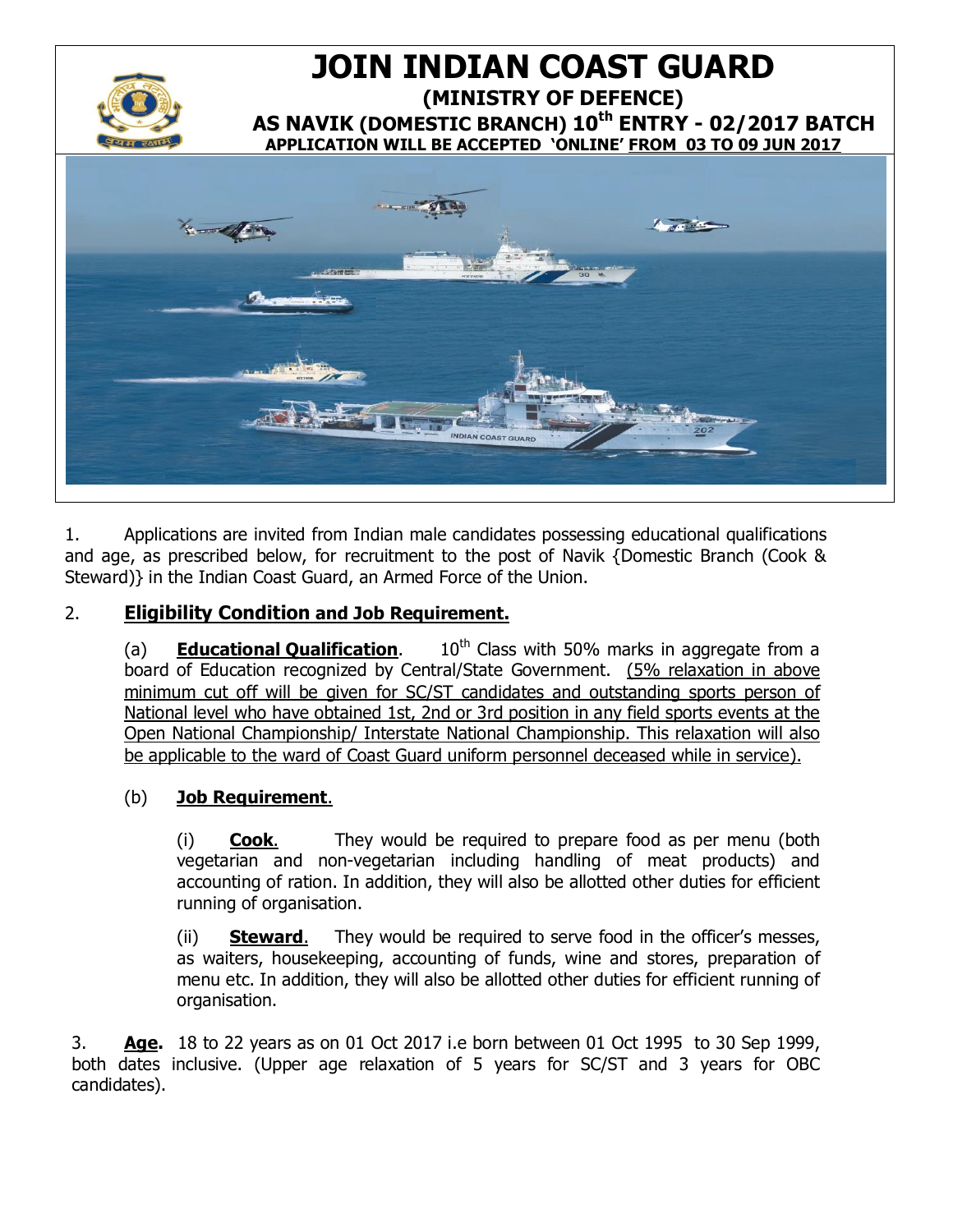### 4. **Pay, Perks and Others Benefits:-**

(a) **Pay & Allowances**. Starting Basic Pay Scale for Navik (DB) is Rs. 21700/-  $(7<sup>th</sup>$  pay commission recommendation), plus Dearness Allowance and other allowances based on nature of duty/place of posting as per the regulation enforced time to time.

(b) **Promotion.** Promotion prospects exist up to the rank of **Pradhan Adhikari** with pay scale Rs. 47600/- with DA post  $7<sup>th</sup>$  pay commission.

### (c) **Perquisites.**

- $\triangleright$  Free ration, free clothing, free medical treatment for self and family including dependent parents.
- $\triangleright$  Government accommodation for self & family on nominal license fee.
- $\geq$  45 days Earned leave and 08 days Casual leave every year with Leave Travel Concession (LTC) for self, family and dependent parents as per Govt. rules.
- $\triangleright$  Contributory Pension Scheme and Gratuity on retirement.
- $\triangleright$  Canteen and various loan facilities.
- $\triangleright$  ECHS medical facilities post retirement.

### 5. **How to Apply.**

(a) Applications will be accepted **'Online only' from 03 to 09 Jun 2017 till**  1700 Hrs. Candidates are to log on to **www.joinindiancoastguard.gov.in** and click on **opportunities** button. The importa[nt instructions for filling of online applicatio](http://www.joinindiancoastguard.gov.in/)n are:-

(i) The Name of the Candidate, Father and Mother's name and date of birth should be mentioned **as per 10th class certificate**.

(ii) Indicate exact percentage of  $10<sup>th</sup>$  class up to two decimals and this is not to be rounded off.

(iii) Filling up of information like personal **e-mail ID and mobile number of the candidates are compulsory**. The date, time and Centre of the written examination and other information will be informed through Coast Guard Recruitment website **www.joinindiancoastguard.gov.in**

(iv) The application provides choice of only **One Centre** for examination. **The candidates are [to choose Centre from the list men](http://www.joinindiancoastguard.gov.in/)tioned against each state to which he belongs to.**

(b) To fill up **"Online"** application, the candidates need to log on to the Website **www.joinindiancoastguard.gov.in** and click **opportunity** button and proceed as given below,

(i) [Select the advertisem](http://www.joinindiancoastguard.go.in/)ent for Recruitment of Navik (DB)  $(10^{th}$  Entry) **02/2017 Batch**.

- (ii) Select the post applied for- **Navik (Domestic Branch)**.
- (iii) Click on the **'I Agree'** button and the 'Online Application' will be displayed.

(iv) Proceed to fill up the application {All **Star (\*)** marked entries are compulsory and to be filled}.

(v) **Candidates have to upload the photograph and signature in .jpeg format (image quality 200 dpi). The size of photograph and signature must be between 10 kb to 40 kb and 10 kb to 30 kb respectively.**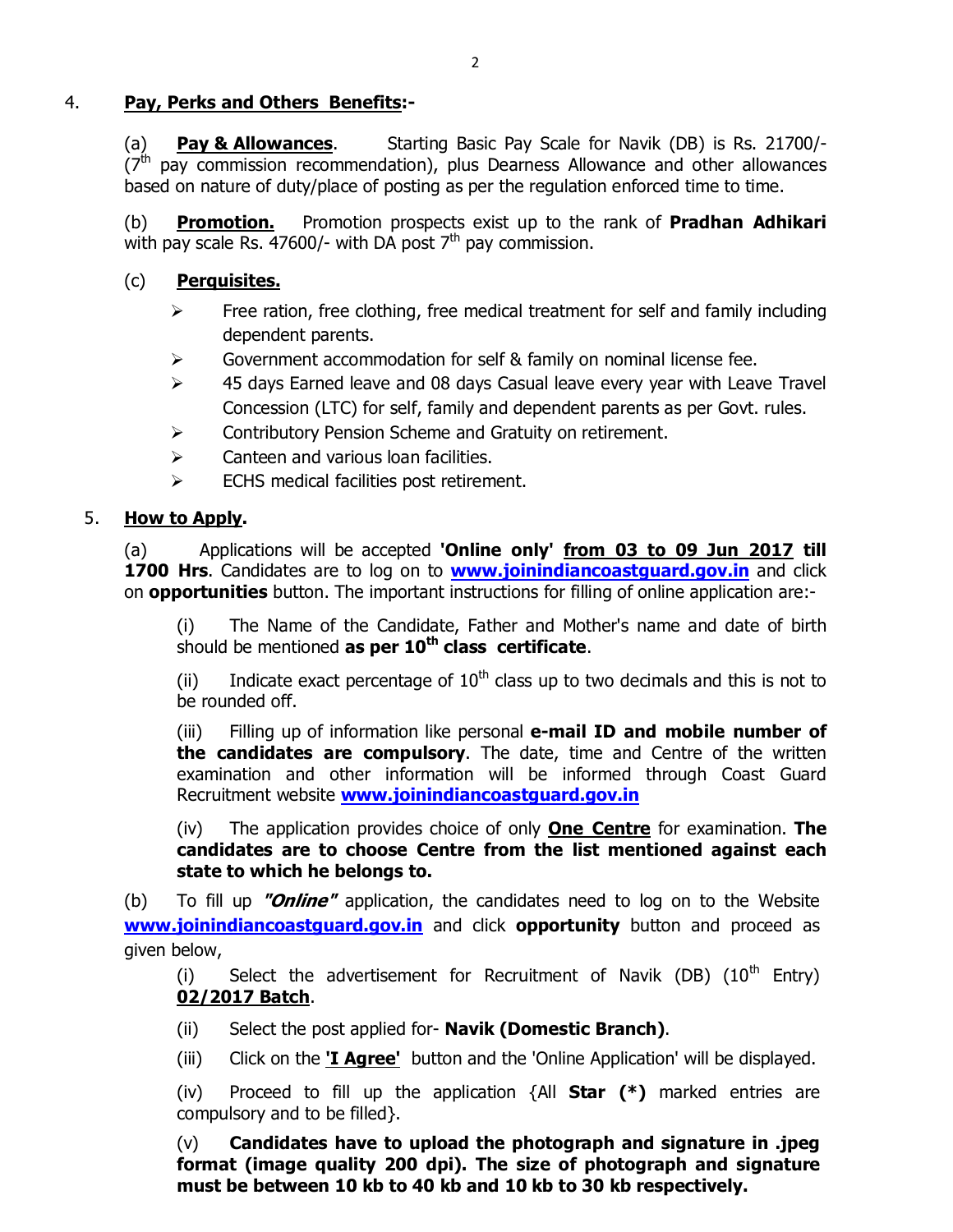(vi) On completion of filling application, check your filled details once again prior clicking on the **Submit button**.

**(I) CANDIDATE SHALL ENSURE THAT ALL DATA IS CHECKED BEFORE CLICKING SUBMIT BUTTON. ANY VARIATION FROM 10TH CERTIFICATE REGARDING NAME, FATHER'S NAME, DATE OF BIRTH, PERCENTAGE (%) IN 10TH MARK SHEET AND CATEGORY WILL NOT BE ALLOWED TO SIT IN EXAMINATION.** 

**(II) ALL CANDIDATES SHALL CORRECTLY FILL UP THEIR MOBILE NUMBER AND EMAIL ID. IN CASE, THE CANDIDATE IS NOT HAVING MOBILE NUMBER HIS PARENT'S / GUARDIAN'S MOBILE NUMBER TO BE MENTIONED WITH NAME.**

(vii) On successful submission of the online application **a unique Application/Registration number will provided to the candidates. Candidates must note down this application number for future reference and for retrieval/ reprint of e-Admit card**. **Applicants to take print out of the e-Admit card through URL** http: //joinindiancoastguard.gov.in / reprint.aspx **from 13 to 18 Jun 2017** only [post short listing of the online applications.](http://joinindiancoastguard.gov.in/reprint.aspx) For Candidates **NOT** meeting the eligibility criteria, a **'Rejection Slip, giving the cause of rejection with the Application Number'** will be displayed. **Shortlisting criteria will be based on higher percentage of marks** for a particular examination Centre.

(viii) Candidates are required to bring **03 copies** of e-Admit card with **latest identical colour passport size photographs with Blue background** (**Not older than one month**) and to be pasted in the box provided. **Candidates shall bring all original documents along with photocopies of all documents self attested** i,e. **class 10th pass certificate and mark sheet showing subjects, caste certificate wherever required and domicile certificate of their respective state** for submission at the examination Centre on the date of examination. **Any candidate who does not carry all these documents at the time of recruitment shall not be permitted to appear in the written examination.** 

**Note:** - **Filling of multiple applications will result in cancellation of all applications.**

### **\* Last date for applying online: 09 Jun 2017 till 1700 Hrs.**

6. The recruitment zones and examination Centre for different states are given below,

| <b>SI</b> | Zone          | <b>Examination</b><br><b>Centres</b> | <b>States</b> - Candidates residing/Domicile                                                                                                 |
|-----------|---------------|--------------------------------------|----------------------------------------------------------------------------------------------------------------------------------------------|
| (a)       | Northern Zone | l Noida                              | Jammu & Kashmir, Himachal Pradesh,<br>Punjab, Haryana, Rajasthan, Uttar Pradesh,<br>Uttarakhand, Delhi and Union Territory of<br>Chandigarh. |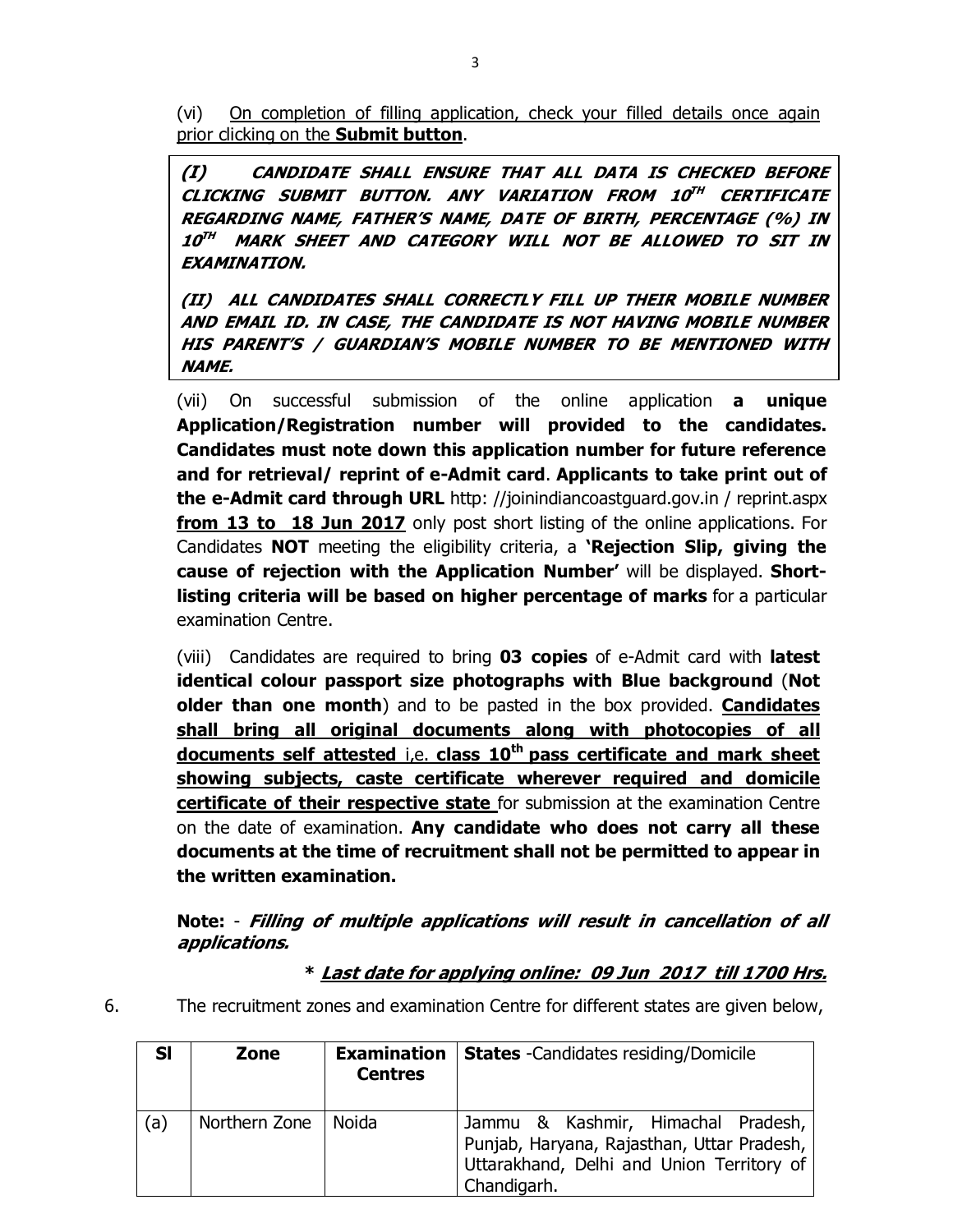| (b) | North-Eastern<br>Zone | Kolkata      | Bihar, Jharkhand, Mizoram, West Bengal,<br>Assam, Sikkim,<br>Meghalaya,<br>Orissa,<br>Manipur, Arunachal Pradesh, Nagaland,<br>Tripura.             |
|-----|-----------------------|--------------|-----------------------------------------------------------------------------------------------------------------------------------------------------|
| (c) | Eastern Zone          | Chennai      | Tamil Nadu, Andhra Pradesh, Telangana,<br>Union Territory of Puducherry<br>and<br>Andaman & Nicobar Islands.                                        |
| (d) | Western Zone          | Mumbai       | Maharashtra, Madhya Pradesh, Karnataka,<br>Chattisgarh, Kerala, Goa and<br>Union<br>Territory of Daman & Diu, Dadra Nagar<br>Haveli and Lakshadweep |
| (e) | North-West<br>Zone    | Gandhi Nagar | Gujarat                                                                                                                                             |

**Note : The candidates are to choose only one choice of centre from the list mentioned against state to which they belong to. The Coast Guard reserves the right to cancel / reconduct the examination of a particular Centre/centres any time or change the Centre of the candidates for administrative/other reasons**.

7. **Selection Procedure: -** The **'Online'** Applications will be sorted out Centre wise. The conduct of test is planned during the month of **Jun 2017.** The Selection procedure is as follows:-

(a) Short-listing criteria will be based on higher percentage of marks for a particular examination Centre.

(b) The qualifying cut off percentage (%) of a particular Centre may be increased if more number of applications with higher percentage is received.

(c) The written examination will be of objective type, which will generally cover subjects Quantitative Aptitude, Mathematics, General Sciences, General English, General Awareness (Current Affairs & General Knowledge) and Reasoning (Verbal & Non-Verbal).

(d) Those who qualify written examination will undergo Physical Fitness Test (PFT) and Initial Medical Examination (Preliminary). The testing procedure will take 2-3 days. **Physically Challenged candidates are not eligible to apply for this examination**.

(e) **Physical Fitness Test (PFT)**: PFT will be conducted for all those who qualify the written tests. All candidates are **advised** to be in possession of sport rig (Shoe, T shirt, Trouser etc). The PFT will consist of,

- $\geq 1.6$  Km run to be completed in 7 minutes.
- $\geq 20$  Squat ups (Uthak Baithak)
- $\geq 10$  Push up. Candidates undergoing PFT will do so at their own risk.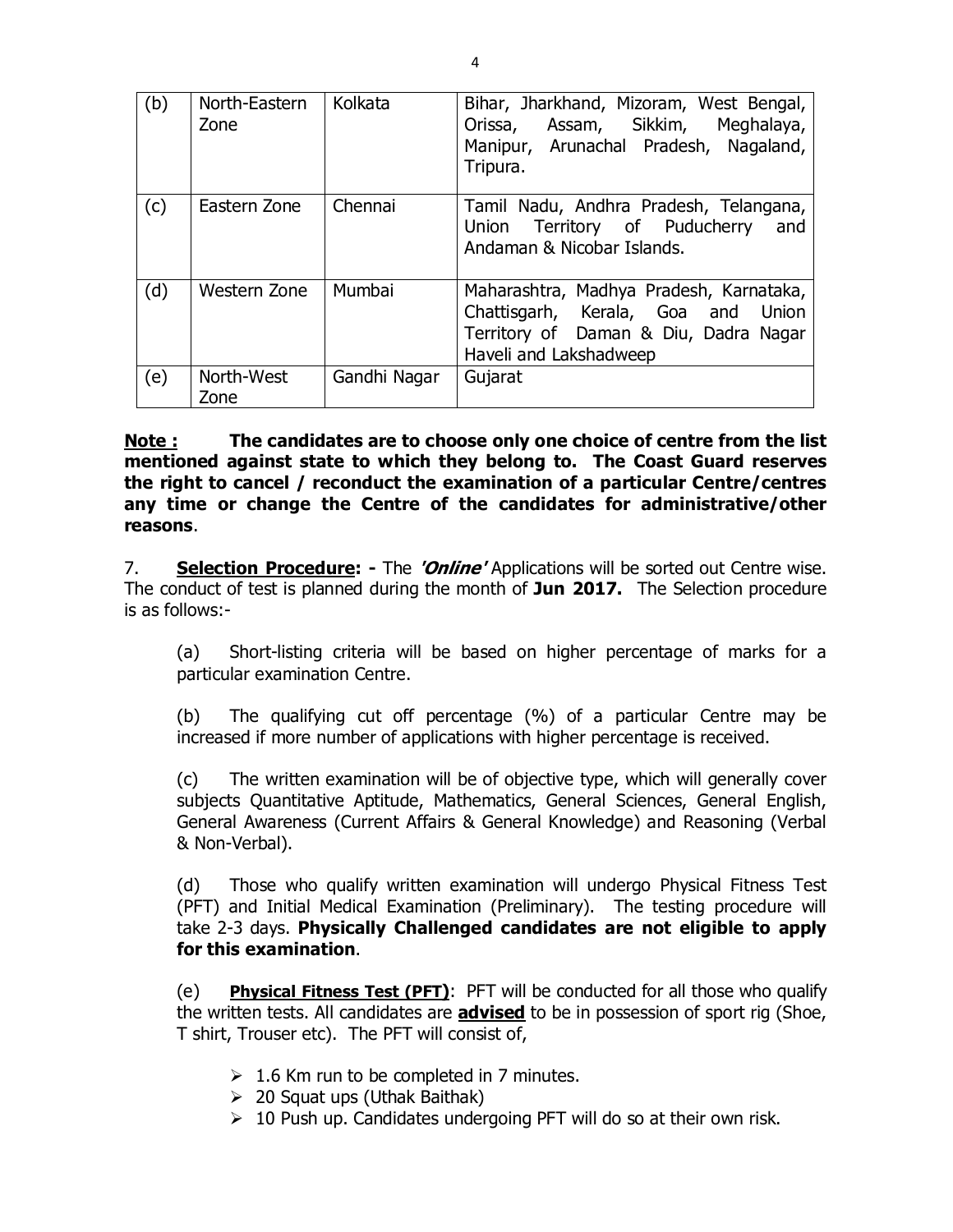(f) Candidates who qualify the Physical Fitness Test (PFT) will only be required to undergo initial recruitment medical examination at the respective recruitment Centres or any other place as decided by the Indian Coast Guard.

(g) **Based on the performance in the written examination, candidates will be shortlisted for medical examination in a ratio as may be decided by the Indian Coast Guard.** Mere declaration of fit in initial medical examination does not indicate selection of the candidate for the final medical at INS Chilka.

(h) The select list will be prepared from the candidates who qualify in all the tests depending upon the available vacancies. The Zone wise select list of candidates will be displayed in the **Indian Coast Guard Website www.joinindiancoastguard.gov.in** in the month **of October 2017**. It is clarified that **[merit list will be zone](http://www.joinindiancoastguard.go.in/) wise and not centre wise**.

### 8. **List of Documents**: **Scrutiny of documents for eligibility will be carried out prior commencement of the written examination. Candidates are, therefore, required to appear at the examination Centre with the following documents.**

- (a) Three copies of e-Admit card with latest photograph affixed.
- (b) Original Class  $10^{th}$  pass certificate and mark sheet.

(c) **Original Caste (if applicable) /Domicile certificate of their respective state issued by Tehsildar/Sub District Magistrate / District Magistrate.**

(d) Proof of identity such as passport, driving license, Aadhar card/ voter I card, Pan card, School/ college ID card or any other photo identity proof.

(e) In case of reserved category applicants, availing age/percentage relaxation, either current or permanent address of online application should be same as the address mentioned in caste/category certificate (SC, ST & OBC). Further in case of OBC, the category certificate should not be more than 3 financial Years old and for such cases renewed/fresh certificate to be produced. All OBC certificates shall be in original as **per Govt of India format (No other format will be entertained)**.

(f) Ten recent colour passport size photographs with Blue background.

**Note: - Candidates not in possession of above documents will not be permitted to appear in written examination. Original educational certificates will be returned after verification. If any variations found in application at the time of verification, the candidature of the applicant will be cancelled. Qualified candidates to submit one copy of all documents at the examination Centre.**

> **Selection of candidates is based on the order of merit depending on their performance in Written Test, Physical Fitness Test (PFT) and fitness in the Medical Examination.**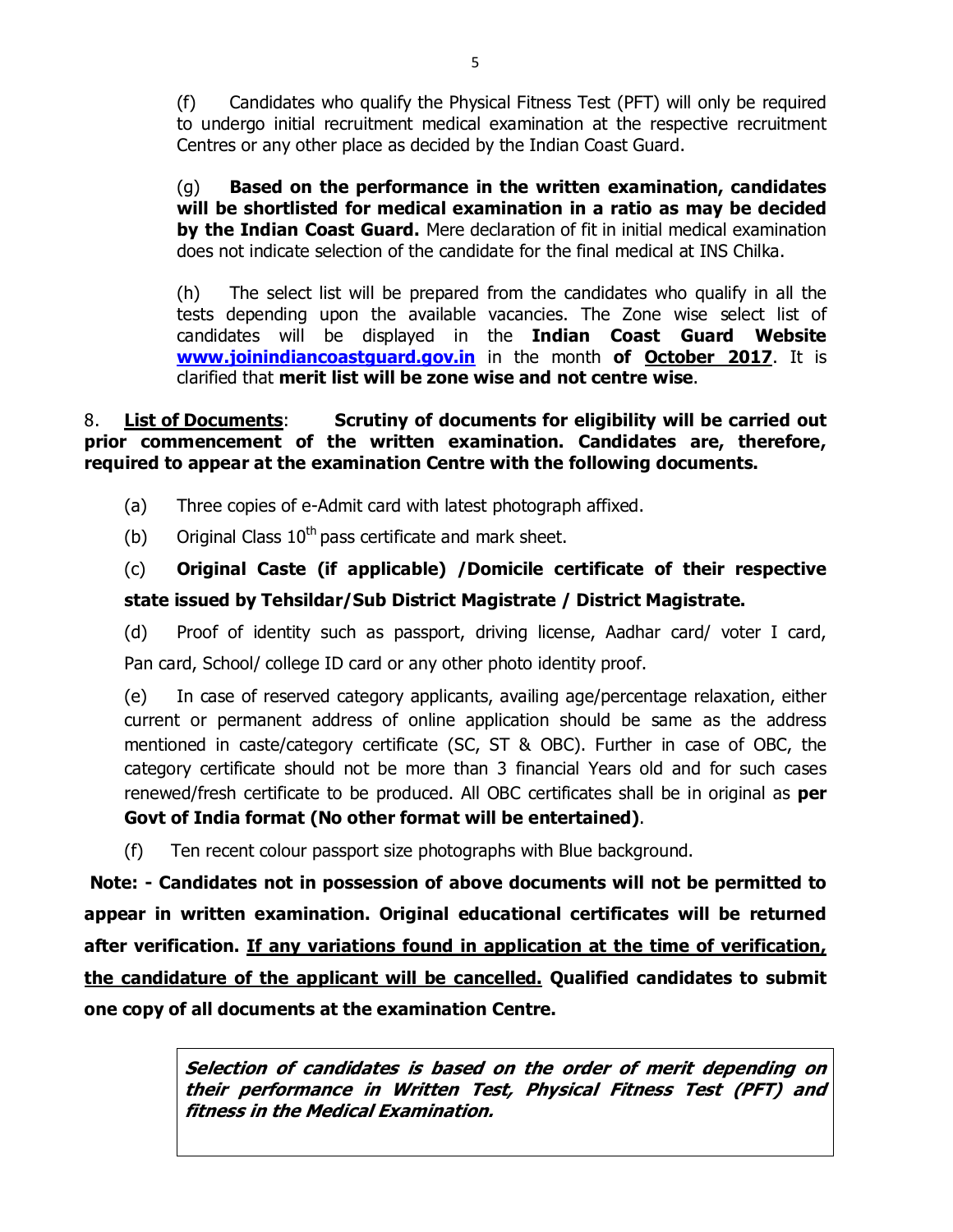### 9. **Medical Standards:-**

(a) Medical examination will be conducted by authorized **Military Doctors** as per medical standard prescribed in current regulations applicable to Enrolled Personnel on entry.

(b) **Height. Minimum** height 157 cms. Reduction in height for candidates from hilly areas and tribal areas will be in accordance with the Central Govt. orders.

- (c) **Chest.** Should be well proportioned. Minimum expansion 5 cms.
- (d) **Weight.** Proportionate to height and age +-10 percentage acceptable.
- (e) **Hearing**. Normal.

### **\* Candidates are advised to get their ears cleaned for wax and tartar removed from teeth prior to examination.**

(f) **Visual Standard**. 6/36 (Better Eye) and 6/36 (Worse Eye).

(g) **Tattoo.** Permanent body tattoos are not permitted on any part of the body. However certain concessions are permitted to candidates belonging to tribal areas communities as declared by the Govt. of India. For other candidates permanent body tattoos are only permitted on inner face of forearms i.e. from inside of elbow to the wrist and on the reverse side of palm/back (dorsal) side of hand. Details in this regard are available on the Indian Coast Guard Recruitment website **www.joinindiancoastguard.gov.in**

**Note**: Ca[ndidates with above Medical standards are](http://www.joinindiancoastguard.gov.in/) only to appear for the selection. No waiver will be given for the above standards. The Coast Guard order on medical standard of Naviks will be the final authority in case of dispute. **Applicants declared permanent medically unfit by any Armed Forces Hospital in previous recruitment for the same entry in Indian Coast Guard are advised not to apply.**

10. **Final Enrolment Medical Examination.** All select list candidates who are issued with a call letter for Final Medical Examination will have to undergo Final Enrolment Medical Examination at INS Chilka prior to enrolment. Candidates found **'unfit'** during this medical examination **will not be enrolled** for training. No 'appeal' is permitted for review after the final enrolment medical examination at INS Chilka. Medically unfit candidates will be returned home at their own expense.

11. **Training.** The basic training will commence in **October 2017** at INS Chilka followed by sea training and professional training in the allotted trade. Branch/trade will be allocated as per the requirement of service and performance during basic training. **Naviks are liable to be discharged as UNSUITABLE due to unsatisfactory performance at any time during the training.**

### 12. **General Guidelines.**

(a) Candidates withdrawn on disciplinary grounds from any other service training establishments are not eligible to appear.

(b) Candidates should not have been arrested, convicted or prosecuted on criminal charges.